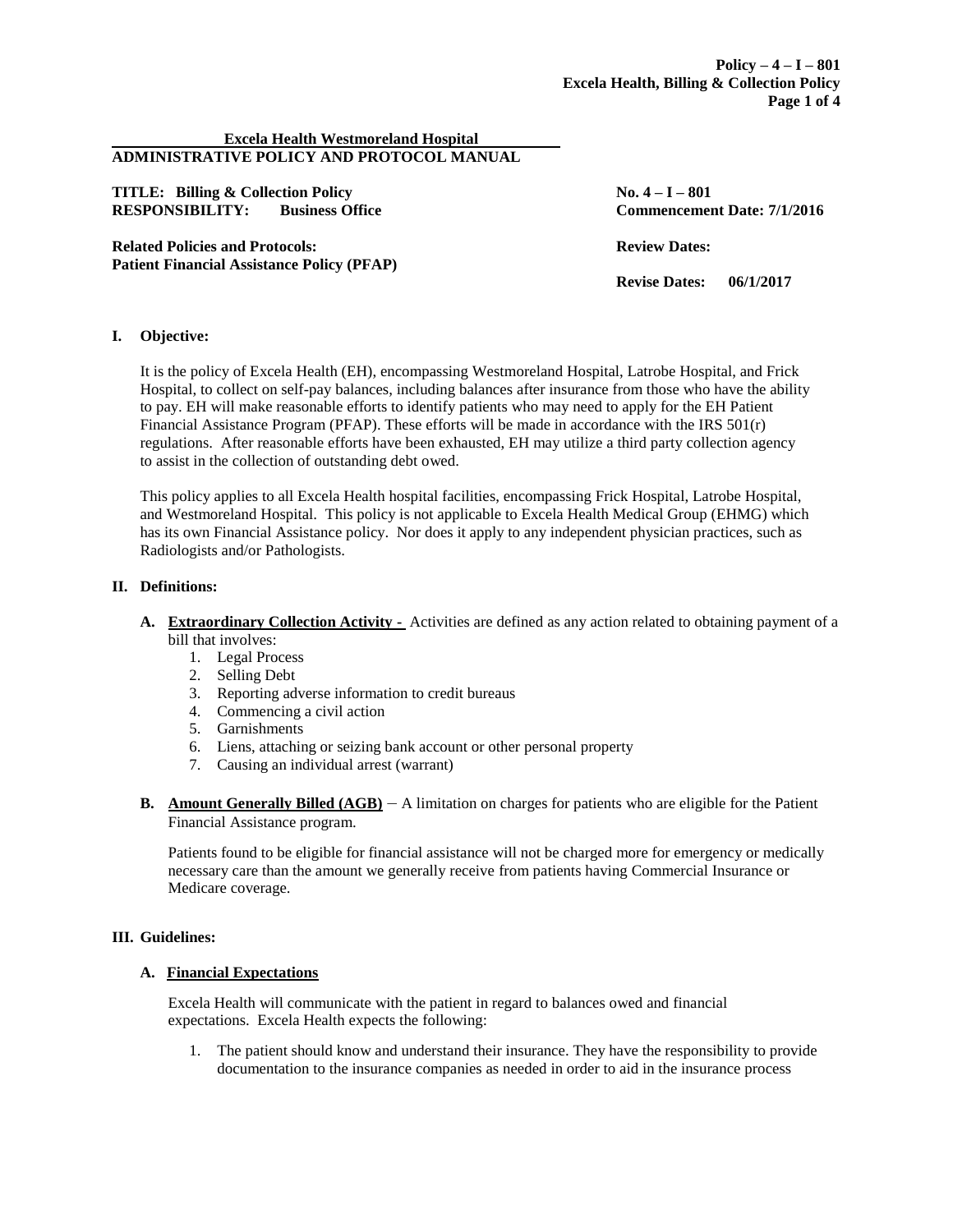- 2. In the event the patient is receiving services for an elective, non-emergent procedure, the patient may be asked to meet their financial obligation prior to their visit.
- 3. Patients are responsible for paying self-pay balances and patient responsibility amounts identified by their insurance. If the patient is unable to pay the balance in full, he or she is responsible for contacting Excela Health to establish an approved payment plan.
- 4. Excela Health will approve a payment plan for up to four months. If the patient is unable to pay balances in full over the four month time period, Excela Health has partnered with CarePayment to extend payment options up to 25 months.

### **B. Financial Assistance Application Period and Process**

The complete application period for applying for PFAP is 240 days from the date that Excela Health provides the first post-discharge billing statement.

- 1. Patients who do not have insurance upon admission will be provided with a Plain Language Summary which outlines the PFAP along with the PFAP application and Medical Assistance application
- 2. For the first 120 days, the patient will receive a minimum of five notifications from Excela Health or associated vendors. This can be a combination of statements and/or letters. Current vendors include:
	- a. CMC
	- b. CarePayment
- 3. After 120 days, the account may be placed with a third-party collection agency to assist with recouping the debt. Current third-party collection agency is CBCS.
- 4. The patient will have an additional 120 days after the account is placed to complete the PFAP process
	- a. Once the application is received, a determination will be made within 45 days. The patient will be required to provide all documentation within those 45 days.

### **C. Efforts to Notify Patient of the Patient Financial Assistance Program**

Excela Health will make reasonable efforts to notify patients of the PFAP procedure including the following:

- 1. Provide self-pay patients with a packet which includes the Plain Language Summary, Medicaid Application, and Patient Financial Assistance application upon discharge or to any patient upon request.
- 2. Provide contact information on patient statements for those who need assistance paying their bill.
- 3. Provide the Plain Language Summary, the Billing and Collection Policy, the Patient Financial Assistance and Discount Policy, and the PFAP application on the Excela Health website.
- 4. Provide signage that paper copies of the Patient Financial Assistance and Discount Policy are available upon request.
- 5. Using a third-party income verification services to assess all self-pay and self-pay-after-insurance accounts for possible Presumptive Eligibility.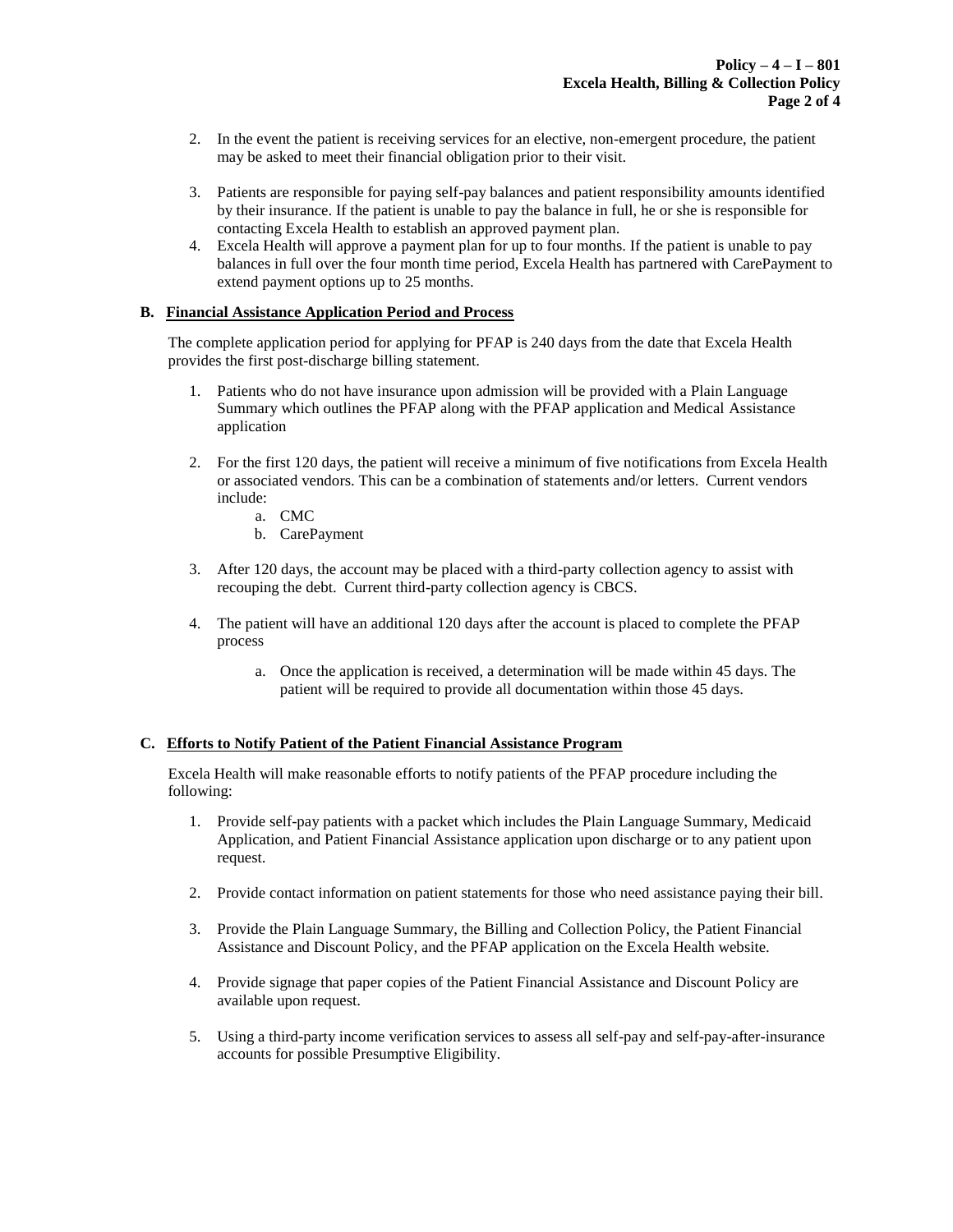## **D. New Requirement Regarding Amount Generally Billed (AGB)**

Section  $501(r)$  imposes new requirements on  $501(c)(3)$  limiting amounts charged for emergency and other medically necessary care to individuals eligible for assistance under the hospital's financial assistance policy. Excela Health utilizes the "look-back" method to determine the Amounts Generally Billed (AGB) for Emergency and other Medically Necessary Care. The AGB percentage applicable as of 1/1/2017 at each of our facilities is as follows:

|  | Frick Hospital | 26.5% |
|--|----------------|-------|
|--|----------------|-------|

- Latrobe Hospital 33.2%
- Westmoreland Hospital 30.8%

The percentage was calculated using all claims paid by both Commercial insurers and Medicare insurers (both Traditional and Medicare Advantage) for both inpatient and outpatient services having discharge dates from July 1, 2014 to June 30, 2015. Total payment from allowed claims was divided by the total billed charges for such claims.

AGB was calculated using this method for each individual hospital. We have chosen to apply the facility rate most favorable to patients for all of our facilities in 2016. Therefore, the AGB percentage applicable for all facilities will be 27.2%. This will result in a Patient Financial Assistance Adjustment of 72.8% applied to gross charges for those individuals who qualify for Patient Financial Assistance.

Excela Health will be deemed to have met the limitation on charge requirements even if it charges more than AGB for emergency or other medically necessary care provided to a PFAP eligible individual if:

- 1. The charge in excess of AGB was not made or requested as a pre-condition of providing medically necessary care to the PFAP-eligible individual.
- 2. As of the time the charge, the PFAP-eligible individual had not submitted a completed PFAP application or had not otherwise been determined by the hospital to be PFAP-eligible
- 3. The individual subsequently submitted a completed PFAP application and is determined to be PFAP eligible for the care, and the hospital facility refunded any amount the individual had paid for the care that exceeded the amount he or she is determined to be personally responsible for as a PFAP eligible individual, unless such amount is less than \$5

#### **E. Collection Agency**

Third party debt collection agencies may be utilized by Excela Health after all reasonable efforts have been made to either secure payment from the patient, establish an approved payment plan, or engage the patient in the Patient Financial Assistance Program.

Prior to referring an account to a collection agency, Excela Health Business Office will confirm the following:

- 1. The patient does, in fact, owe the debt.
- 2. All insurance was properly billed and any balance remaining is the responsibility of the patient. If the patient does not respond to requests made by Excela Health in regard to confirming insurance information such as coordination of benefit requests, dependent eligibility requests, or accident/ injury information, the outstanding balance will be considered self-pay.
- 3. The patient has not contacted the Excela Health office to set up a payment plan and/or request assistance in paying the outstanding debt.
- 4. All reasonable efforts to secure a PFAP application and applicable documentation were made.